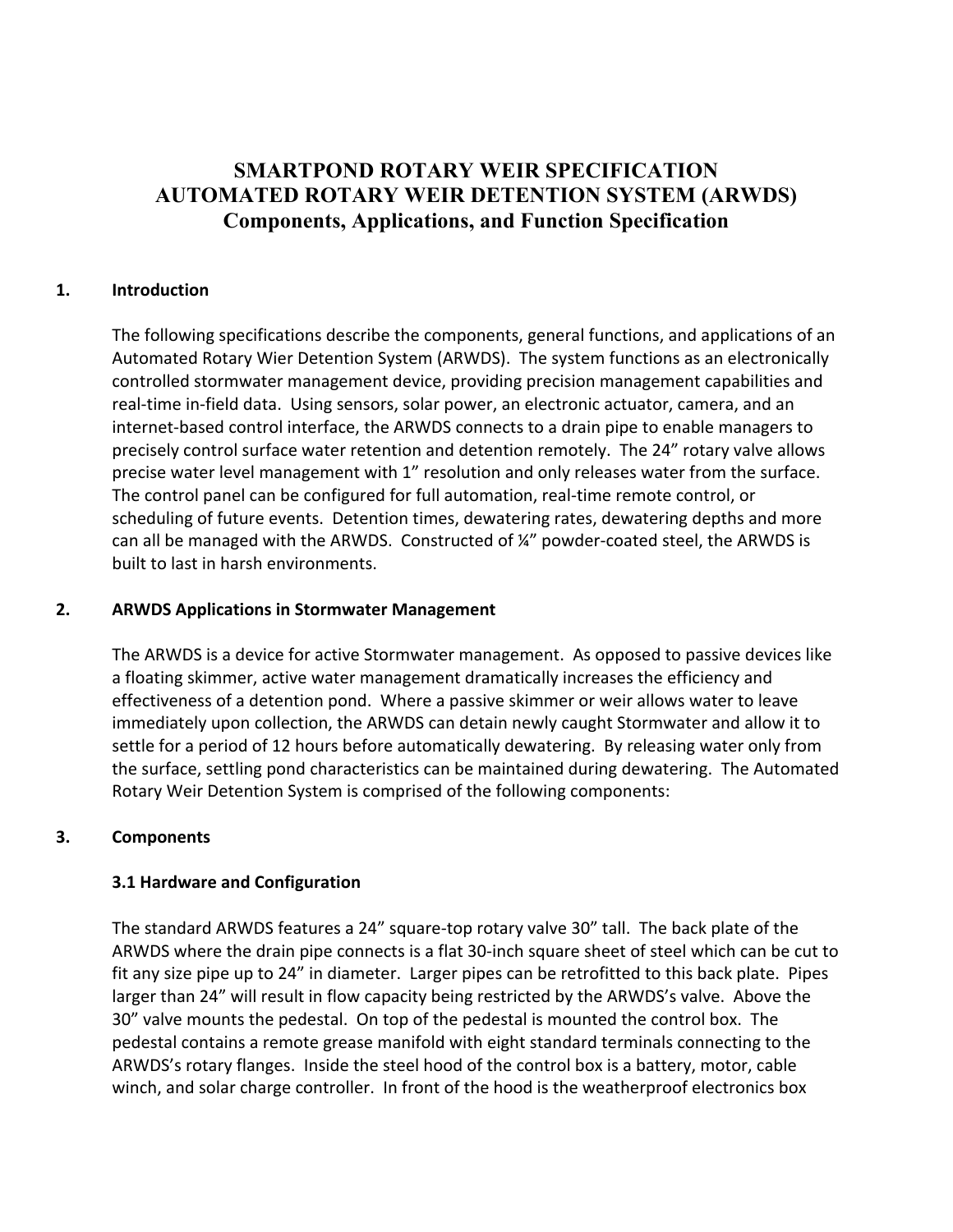where all electronic boards and connections are housed. Above the electronics box is the 30 watt solar panel.

The standard ARWDS measures a 30" maximum valve height (meaning 30" maximum water depth), with the pedestal extending 33" above the top of the maximum valve height. The top of the solar panel sits 24" above the top of the pedestal, giving the standard ARWDS a total height of 87".

The maximum valve height of the ARWDS can be increased up to a total height of 70" tall by installing 4" or 12" spacers. Spacers are stackable and bolt on to the square top of the valve. It is recommended that the joints between spacers and the valve are sealed with silicone after installation. With the addition of spacers where valve heights exceed 42", pedestal spacers must be added in order to maintain a control box height at least 20" above the maximum valve height. When pedestal spacers are installed the user must also add cable extenders.

The swivel component of the ARWDS consists of five parts: the tab, two flanges, packing material, and a packing material clamp. A series of bolts connect the two flanges which pull against the internal tab. This holds the valve of the ARWDS to the frame and creates a rotary union between the two. ½" square packing material fits between the two flanges and against the 24" drum to provide lubrication and a water tight seal. This packing material is held in place with a steel band which clamps around the outside of the material and is tightened with a bolt. Eight grease fittings encircle the inner and outer flanges and connect with grease tubes to remote grease terminals on the pedestal.

The 3/16" galvanized cable is wound through the 2-direction winch spool and connected to a tab at the bottom of the ARWDS's valve by eye bolts. The cable is secured with two cable clamps per end.

The installer should always allow at least 12 inches of space between the maximum valve height, or fully closed position, and the top of the levee or embankment. Similarly, the control box should be at least 6" above the top of the levee or embankment in case of extreme flood or storm surge events.

## **3.2 Electronics and Software Specifications**

## § **Main board**

The main board of the ARWDS's electronics box is the large green board in the center. It serves as the main connection terminal for all sensors.

## ■ Motor Controller Board

The motor controller board of the ARWDS regulates the connection between the battery and the motor, and receives inputs from the main board to control motor direction. It also powers the main board.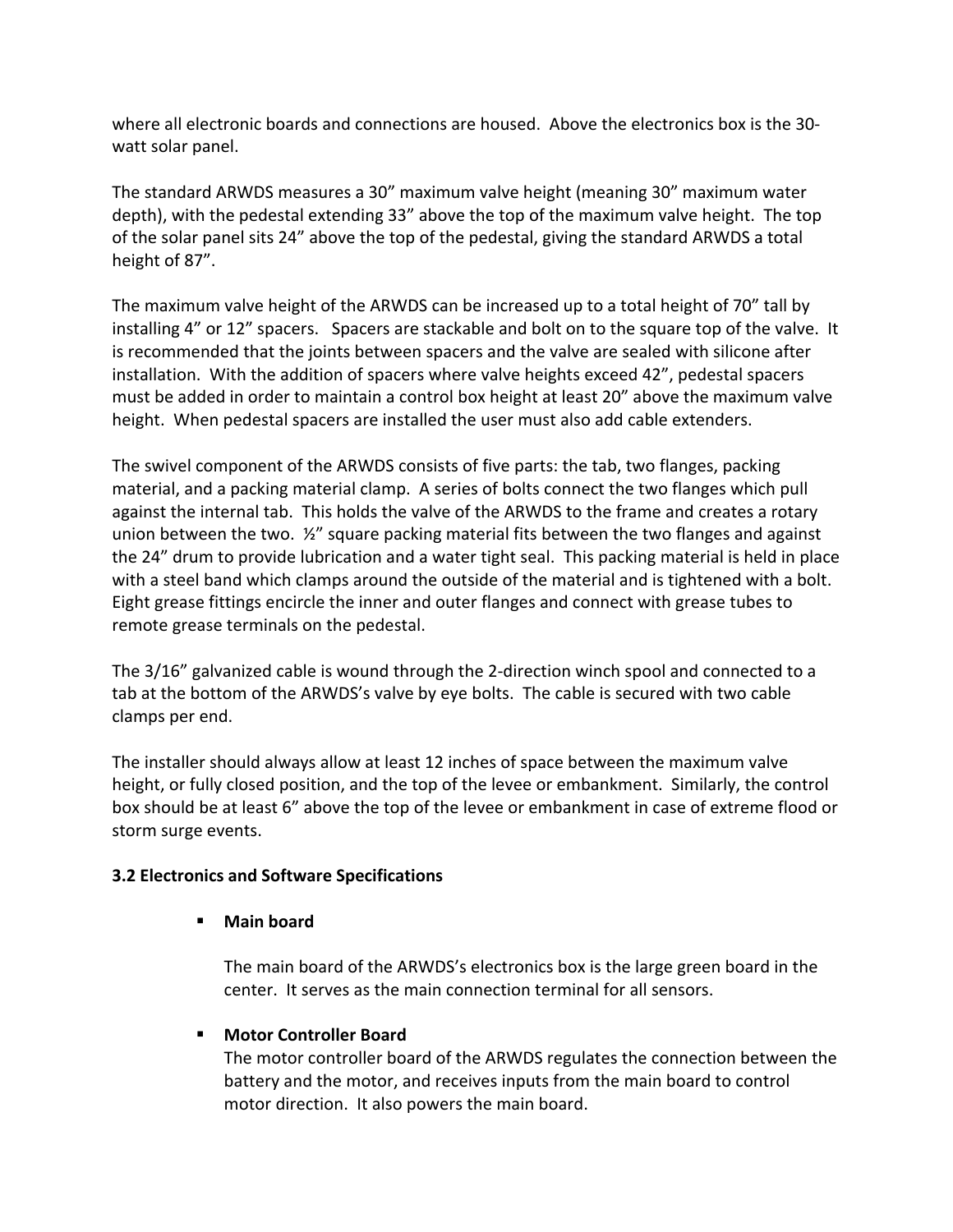On the motor controller board are two small white buttons labeled "A" and "B". These are intermittent switches which bypass all other controls to directly activate the motor. The "A" button moves the ARWDS's valve in the closing direction and the "B" button moves the valve in the opening direction. It is important that the user not over-rotate the ARWDS's valve when using the intermittent switches as this can damage the cable drive or valve.

#### § **Motor**

The ARWDS's motor operates on 12-volts and has two wires connecting to the motor controller board. It is mounted on a bracket and connects with the square output shaft to the cable drive winch with a 5/8" socket.

#### § **Battery**

The ARWDS is powered by a 12-volt, 65 amp/hour deep cycle battery. two terminals at the top connect the power wires to the motor controller board and the solar charge controller to the battery.

#### § **Solar Panel**

The solar panel of the ARWDS is 12-volts with 30 watt charging capability. It connects to a solar charge controller which regulates the voltage and current before connecting with two wires to the positive and negative battery terminals.

#### § **Cell Data Modem**

The cell data modem is the small green board above the main board inside the electronics box. It handles all cellular communication and data transfer to the SmartPOND app. The cell data board plugs into the main board and only has one wire connecting to the exterior antenna. A SIM card plugs into the left side of the board.

#### § **Antenna**

The antenna connects to the cellular data board inside the electronics box and magnetically mounts between the ARWDS's hood and electronics box bracket. If the ARWDS is installed in an area with low cellular reception, the user may have to mount the antenna higher above the unit, using the extra cable coiled inside the electronics box.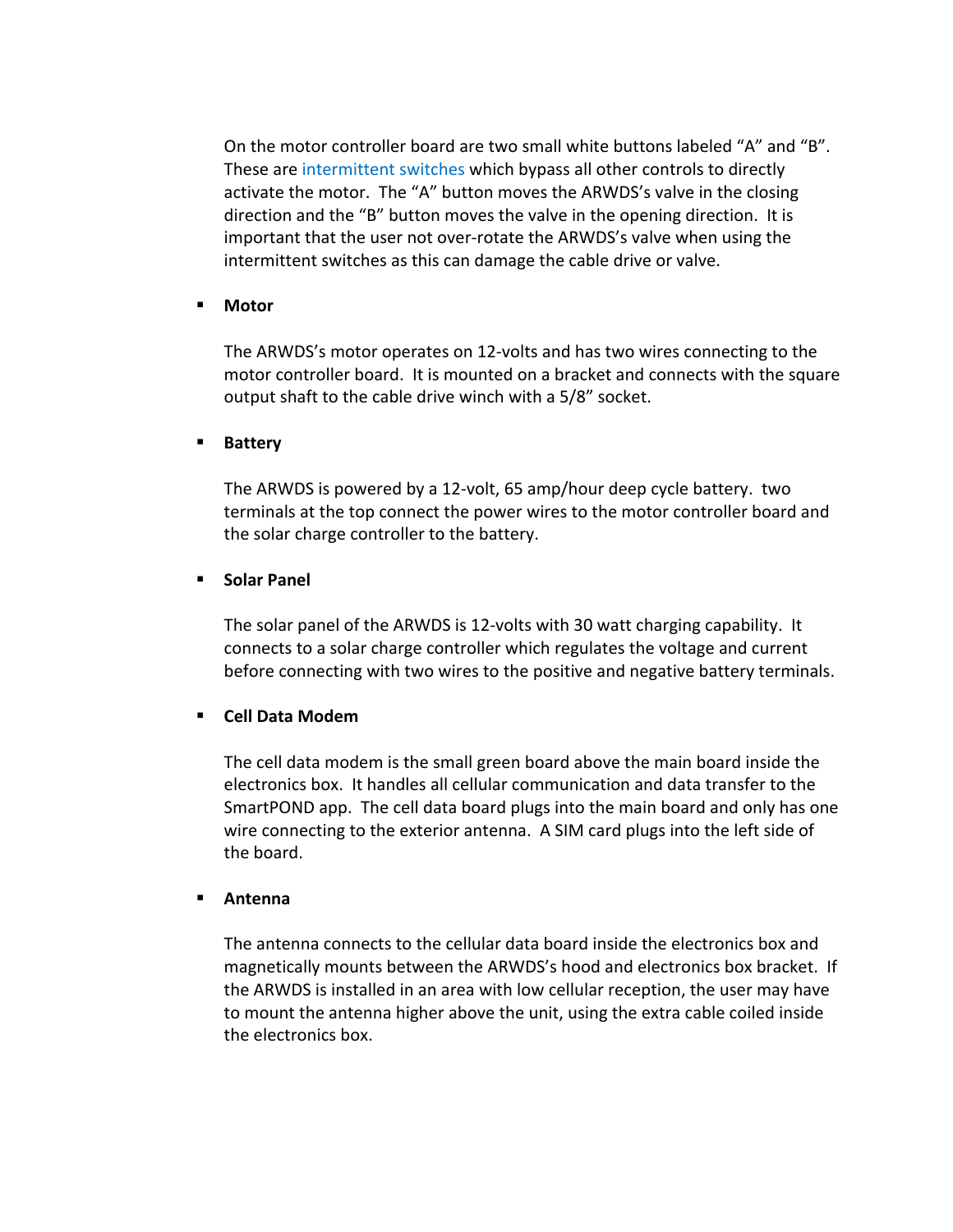#### § **Camera**

The ARWDS's camera mounts beneath the control box and wires directly to the main board inside the electronics box. The view angle is 90° and the enclosure is fully weatherproof. The ARWDS is pre-programmed to take two photos—one in the morning and one in the afternoon—every day and upload them to its page on the SmartPOND app. This will ensure that the user is always looking at a current photo when logging in. The photo can also be updated on demand through the app.

- § **Sensors**
	- Water level sensor

The water level sensor is a pressure sensor capable of staying submersed in water indefinitely. It mounts on the side of the ARWDS's lower frame.

• Inclinometer

The ARWDS's valve position sensor is an inclinometer. This sensor measures the tilt of the valve and translates that angle to valve height.

• Temperature Sensor

The primary function of the temperature sensor is to provide warnings to the manager through the SmartPOND app in the event that ice may have formed in the detention pond and the ARWDS valve is attempting to move. It also relays current and historical on-site temperature data to the SmartPOND app.

• Rain Gauge

The Rain Gauge is a freestanding receptacle for measuring precipitation. Through an opening at the top of the device, rain is collected and then funneled to a mechanical device, called a tipping bucket. As water is collected, the tipping bucket fills to the point that it tips over, causing a momentary closure of a switch to incrementally measure rainfall accumulation. This action empties the bucket in preparation for additional measurement. Water discharged by the tipping bucket passes out of the rain gauge with no need for emptying.

## **4. In Case of Failure**

There are several ways to bypass the ARWDS's normal electronic functions to control the valve position in case of failure.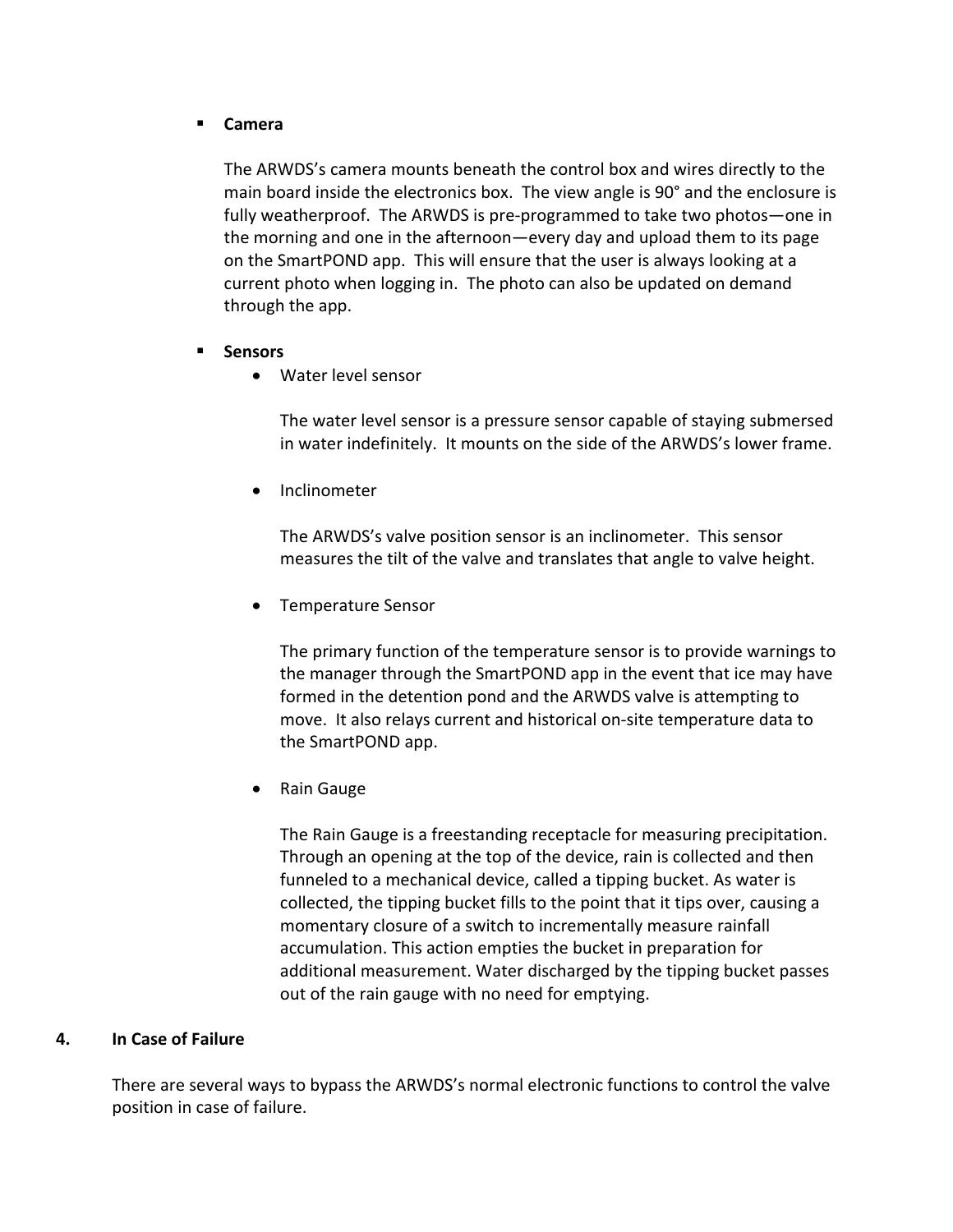## **4.1 Pre-determined fail positions**

In the configuration page of the SmartPOND app (see SmartPOND App, section ii), a user can pre-determine the "fail position" for each ARWDS based on their needs for that particular site. The fail position refers to where the ARWDS's valve should move immediately prior to a critically low battery. The options are:

- Fail open move the valve to 0" prior to battery failure
- Fail closed move the valve to the full-vertical position prior to battery failure
- Fail in place allow the valve to stay in its current position prior to battery failure

## **4.2 Intermittent switches**

Inside the electronics box on the black motor controller board there are two small white buttons labeled "A" and "B". These buttons bypass all other systems to directly control the motor. The "A" button will move the ARWDS's valve in the closing direction and the "B" button will move it in the opening direction. It is important that the user not over-rotate the valve when using the intermittent switches as rotating the valve too far can damage the cable drive or the valve of the ARWDS.

## **4.3 Removal of motor and manual direct winch control**

In case of a total electronic failure or motor failure, the motor and motor bracket can be uninstalled together by removing the two bolts at the bottom of the motor bracket. With the motor and motor bracket removed, the 5/8" output shaft on the cable drive winch can be directly controlled with an electric hand drill, socket wrench, or any other tool that can grip the output shaft.

#### **4.4 Disconnection of the cable and direct valve control**

In case of total electronic failure and cable drive winch failure, the cable can be disconnected from the bottom of the ARWDS's valve and the valve can be rotated using a lever. Insert the lever into the inside of the valve and lever against the inside of the open square top in order to rotate the valve.

#### **5. smartPOND App**

The smartPOND app is a simple and user-friendly interface that makes monitoring and controlling the ARWDS fast and easy. There are options for real-time direct control as well as fully automated operating modes.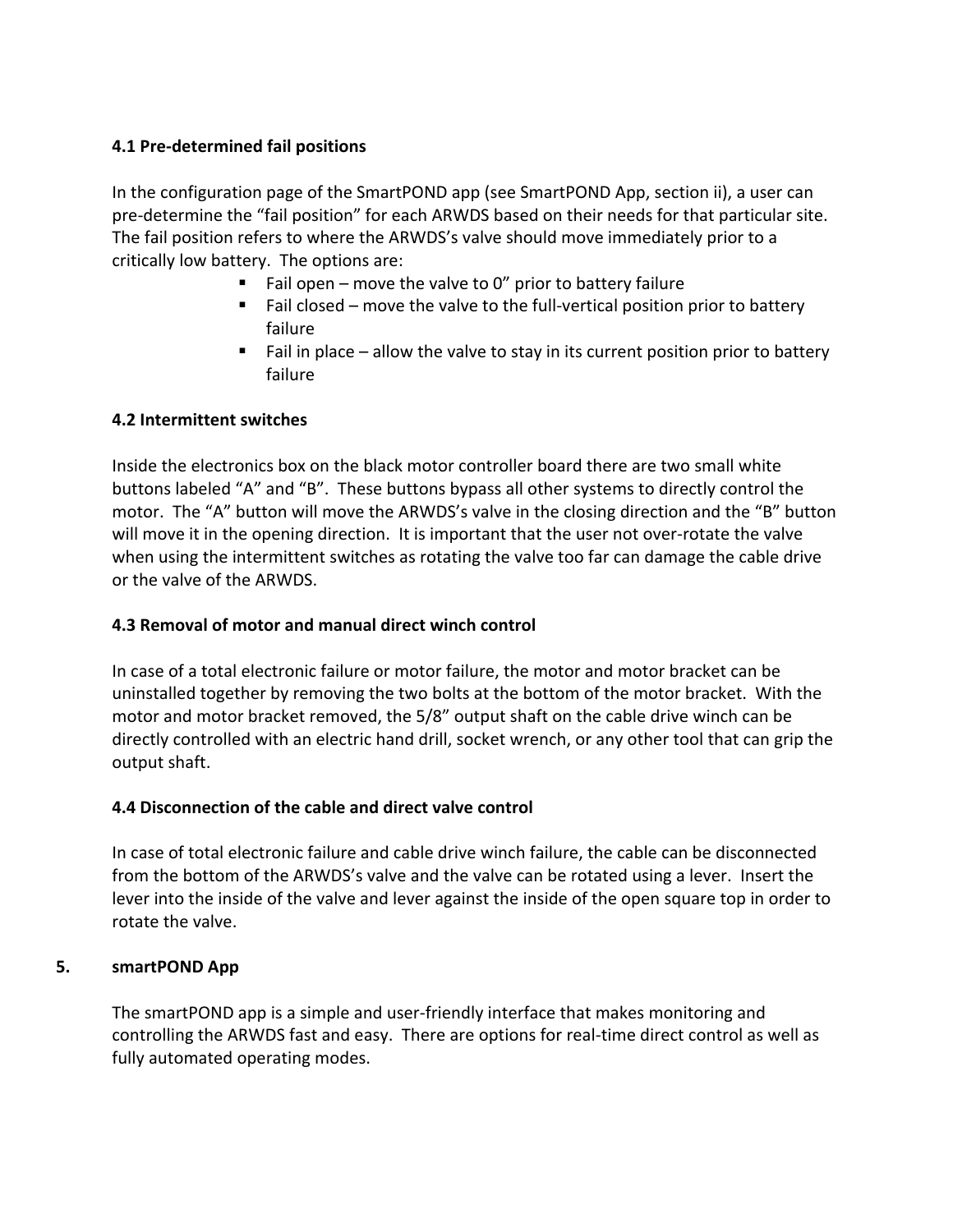To begin, a user must log in with a username and password. After logging in, the user will be directed to the home page where all of their ARWDS units will be displayed. On this home page the user may select which ARWDS they want to view or control by clicking on the button displaying the unit's name. The following sections will break down the different parts of the app and explain how each function works.

## **5.1 Unit Display Page**

After logging in and selecting a specific ARWDS, the user will be taken to that unit's Unit Display Page. This page displays current water level, valve position, and target valve position (if a move is being executed) for that unit as well as a current photo with a time stamp. The photo is updated every morning and every afternoon automatically, but by clicking the "Update Photo" button, the user may update the photo on demand at any time. By clicking the SmartPOND logo in the top left of the screen the user will be taken back to the home page where they can select between all of their ARWDS units. The "Send New Command" button and "Data" buttons are discussed in detail in the sections below.

## **5.2 Configuration Page**

The first step after installing a new ARWDS is to log in to the SmartPOND app and access that unit's configuration page. To access this page, open that ARWDS's unit display page, click the "Data" button, and at the bottom of the first section labeled "Latest Readings" select the "Edit Device Configuration" button. In this section the user may enter a custom name for that unit, enter a water level calibration, configure the unit's height, select direct real-time control or Auto-Dewatering mode, and select the fail position.

The Water Level Calibration section is a useful feature for fine-tuning the water level reading. If the user notices that the water level and valve positions are not reading equally, or, in other words, the water level is even with the lip of the valve but they are displaying different numbers, the user can input a water level offset in the water level calibration box. This will offset the water level reading. For example, if the user notices that the water level is consistently reading 2" lower than the valve level, the user may input the number "2" in the water level calibration box and that will create a 2" offset. This will make the water level and valve levels display equivalent levels when the water is even with the lip of the valve. Likewise, if the water level is consistently reading 2" *higher* than the valve level, the user may input a "-2" in the water level calibration box to offset the water level reading two inches *lower*.

The Riser Configuration box is a very important setting. This box tells the ARWDS how tall it is, thus affecting its rotation arc and valve movements. Standard ARWDSs are 30" tall, but with the addition of SmartPOND's 4" and 12" spacers, this height can be increased up to a maximum of 70". It is critical that any time the height of an ARWDS is changed, the user updates the height of that riser on the configuration page. This will ensure that the ARWDS's valve rotates in accordance with its total height.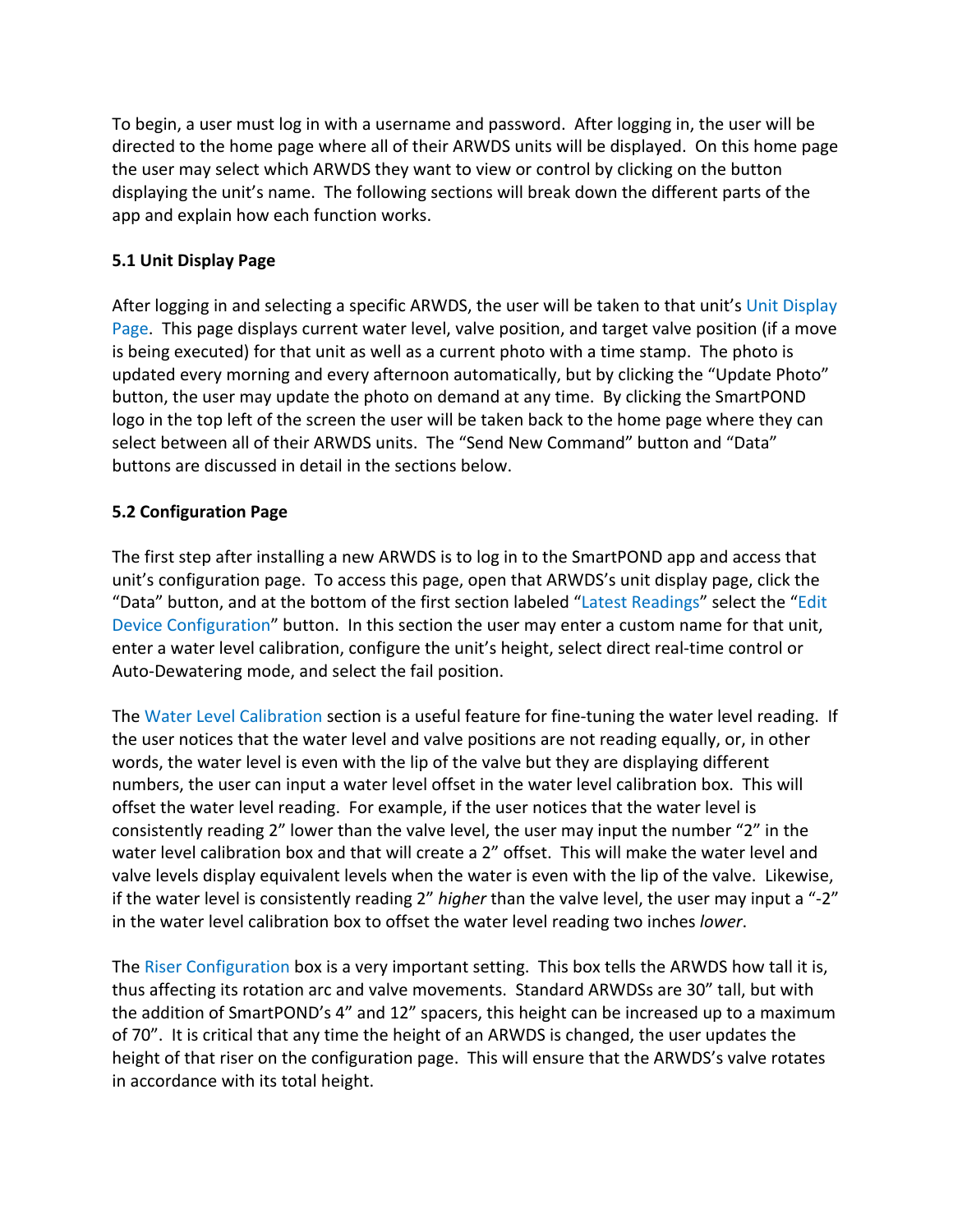Below the Riser Configuration box is the Control Method option. Here, the user may choose between "Real-Time Control" or "Auto-Dewater Mode". Real-time control enables the user to send commands to the ARWDS using the command page in the SmartPOND app (explained in part ii of the SmartPOND App section). Auto-dewater mode will enable the ARWDS to automatically control the holding and release of water without any input from the user.

If the user selects auto-dewater mode, they must also select a "Target Dewatering Depth" input. This input tells the ARWDS how low to drain the water before returning the valve to the fully closed, or vertical, position. Users may select any number down to 0". Auto-dewater mode functions as follows: Assuming that the ARWDS is in the full closed position and the water level is at its target dewatering depth, the device will be standing by for a water level increase. When the next rain event occurs, the water level sensor on the ARWDS will recognize a water level increase. The device will stand by until the water level increase plateaus for a period of two hours. At that point the ARWDS will start a 12-hour detention timer to allow settling to occur. Once the 12-hour detention period has elapsed, the ARWDS will begin a drawdown from the surface—maintaining a valve position four-inches below the surface water level, continuously, until the Target Dewatering Depth is reached. Once dewatering is completed, the ARWDS's valve will return to the full closed position and stand by for the next water collection event.

If the ARWDS is configured in auto-dewater mode, it is also recommended that a "Fail Position" is selected. The fail position tells the ARWDS where to move the valve immediately prior to a low battery failure. There are three options here:

- Fail open move the valve to 0" prior to battery failure
- Fail closed move the valve to the full-vertical position prior to battery failure
- Fail in place allow the valve to stay in its current position prior to battery failure

Any time a setting is updated in the configuration page the user must press the "Update Information" button to save that new setting.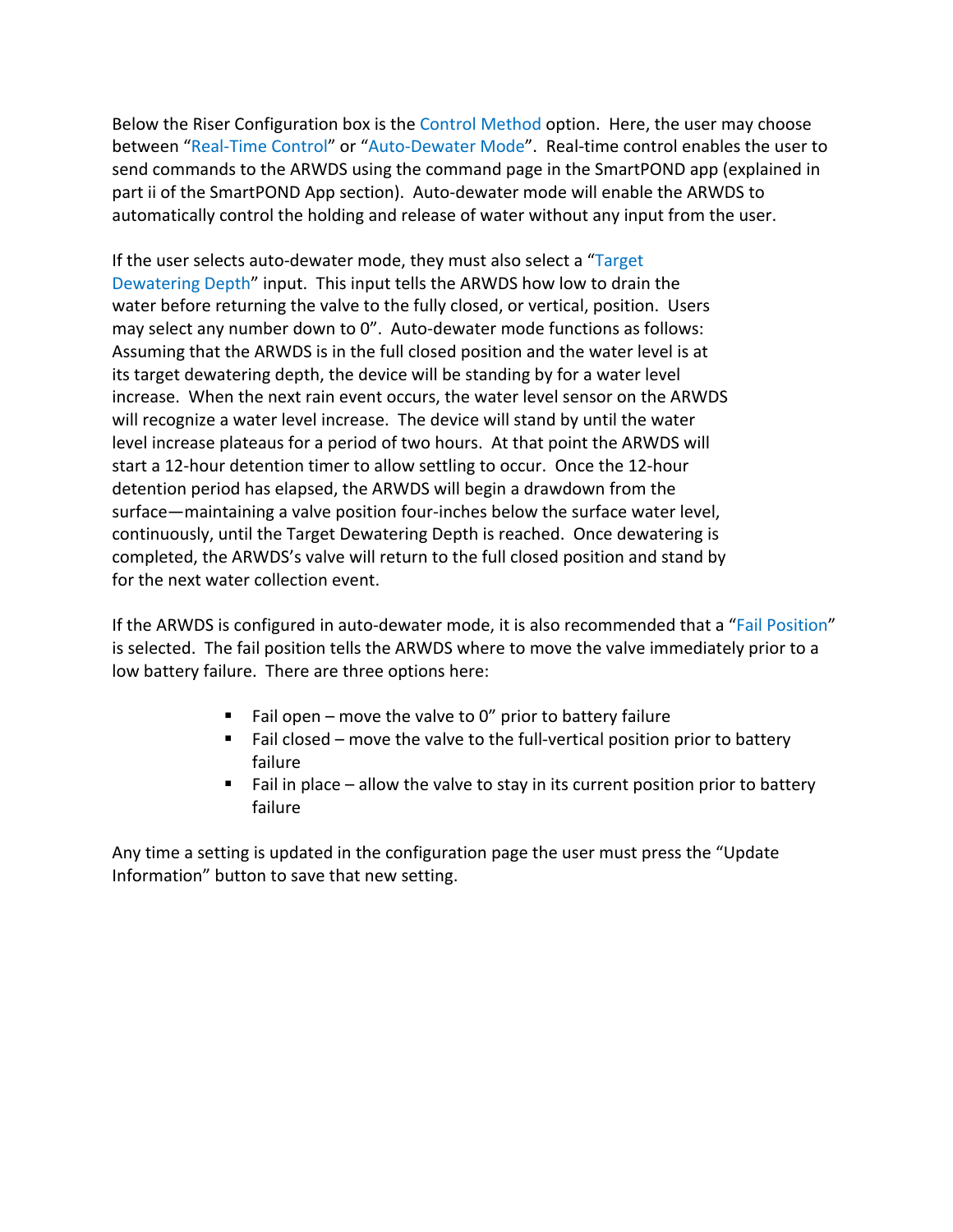#### **5.3 Command Page**

## **Automated Control**

Select the preprogramed control option in the dropdown labeled "FOXGLOVE". Hit Send Command. Upon completing steps, the following command sequence will be performed with every rain event.

|                                       | Smart Pond Gate Closed in Vertical Position<br>(Default Elevation 49.00') and Standing By |
|---------------------------------------|-------------------------------------------------------------------------------------------|
|                                       |                                                                                           |
|                                       | Rain Gauge Senses Precipitation and Begins 24hr<br>Clock                                  |
|                                       |                                                                                           |
| 24 Hr Rainfall                        | 24 Hr Rainfall                                                                            |
| <b>Accumulation Exceeds</b><br>9.60'' | <b>Accumulation does not</b><br>Exceed 9.60"                                              |
|                                       |                                                                                           |
|                                       |                                                                                           |
| Rotate to 44.00' over<br>12 Hours     | Remain at 49.00' and                                                                      |
|                                       | <b>Standing By</b>                                                                        |
|                                       |                                                                                           |
| Remain Open Until                     |                                                                                           |
| WSE Drops to 44.00'                   |                                                                                           |
|                                       |                                                                                           |
|                                       |                                                                                           |
| Rotate to Close Weir                  |                                                                                           |

#### **Direct Control**

To directly control to the ARWDS through the SmartPOND app, the user should already be looking at that unit's display page. From there, select the "Send Command" button. The command page requires three steps to complete a new command for the ARWDS:

**Step 1**. Select new target valve position

This functions as a drop-down menu where the user may select what height (in inches) the ARWDS's valve will move to.

#### **Step 2.** Choose Rate

This determines the rate at which the ARWDS's valve will move from its current position to the new target valve position selected in step 1. There are four options:

- 1. Standard moves the valve  $\frac{1}{2}$ " per hour
- 2. Drawdown—moves the valve 1" per 3-day period
- 3. Nonstop—moves immediately and all at once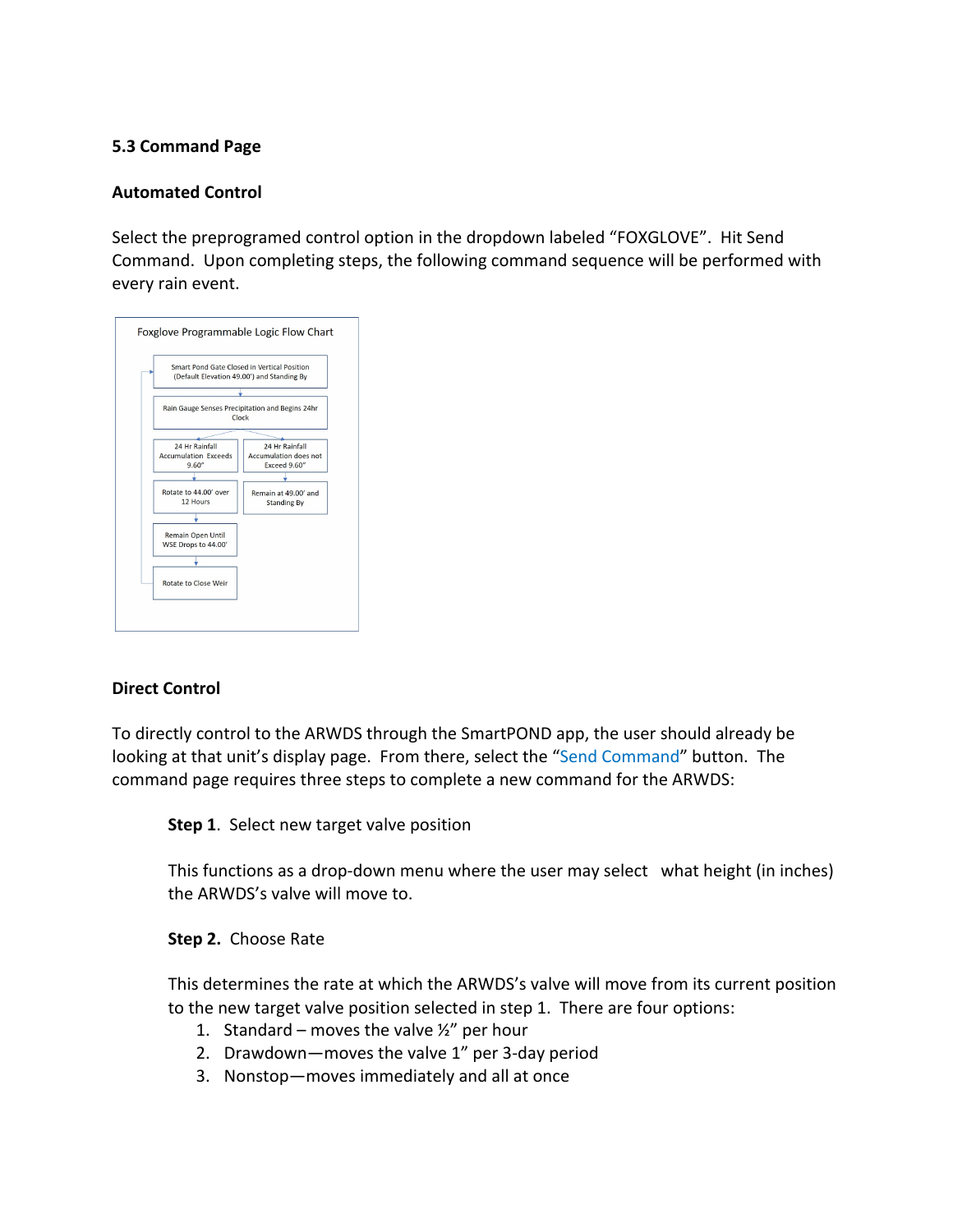4. Custom—user may enter number of hours for move to cover (must be entered as a whole number). This number will determine the rate at which the valve moves from its current position to the new desired valve position.

#### **Step 3.** When to Start

There are two options for this step:

- 1. Now begin the move determined in steps one and two immediately
- 2. Date—user may select future date and time for move determined in steps one and two to begin

## **5.4 Data Page**

By clicking on the Data button on the Unit Display Page, the user will be directed to that unit's data page. The data page is constantly refreshing itself with current in-field conditions and updating the information in the app. There is a lot of information available here.

The top section of the data page, "Latest Readings" displays current field conditions, much like the top of the unit display page. Current valve level, water level, target level, temperature, and battery voltage can be seen here. If the ARWDS is in the process of a move, the "rate" of the move will be displayed in this section as well. Keep in mind that the ARWDS operates on a 12 volt battery, so any battery voltage reading below 11.5 volts is considered a critically low battery while voltages up to 13.5 are considered fully charged. The "Edit Device Configuration" button is located in this section as well. This button will be addressed below in section ii.

Below the Latest Readings section is the "Pending Commands" section. This box will display the scheduled start time, new target valve level, and valve movement rate of any user-scheduled future commands. If the user has not scheduled any future commands, this section will be empty.

Below the Pending Commands section is a small box that allows the user to manipulate the timeframe displayed in the various charts and graphs below. The standard timeframe for the charts and graphs displayed on the data page is 14 days, but by clicking on this button the user may change this timeframe to 3, 7, 14, or 30 days. It is also possible to select a start and end date if the user would like to see a specific period of time displayed in the charts and graphs. If the timeframe is changed, the user must press the "Update Graph" button to see the updated data.

Below this box are the various charts and graphs. The first graph displays historical valve positions, water levels, and battery conditions from the selected time period. Below that graph are the same data lines broken into individual graphs for each respective category, including temperatures.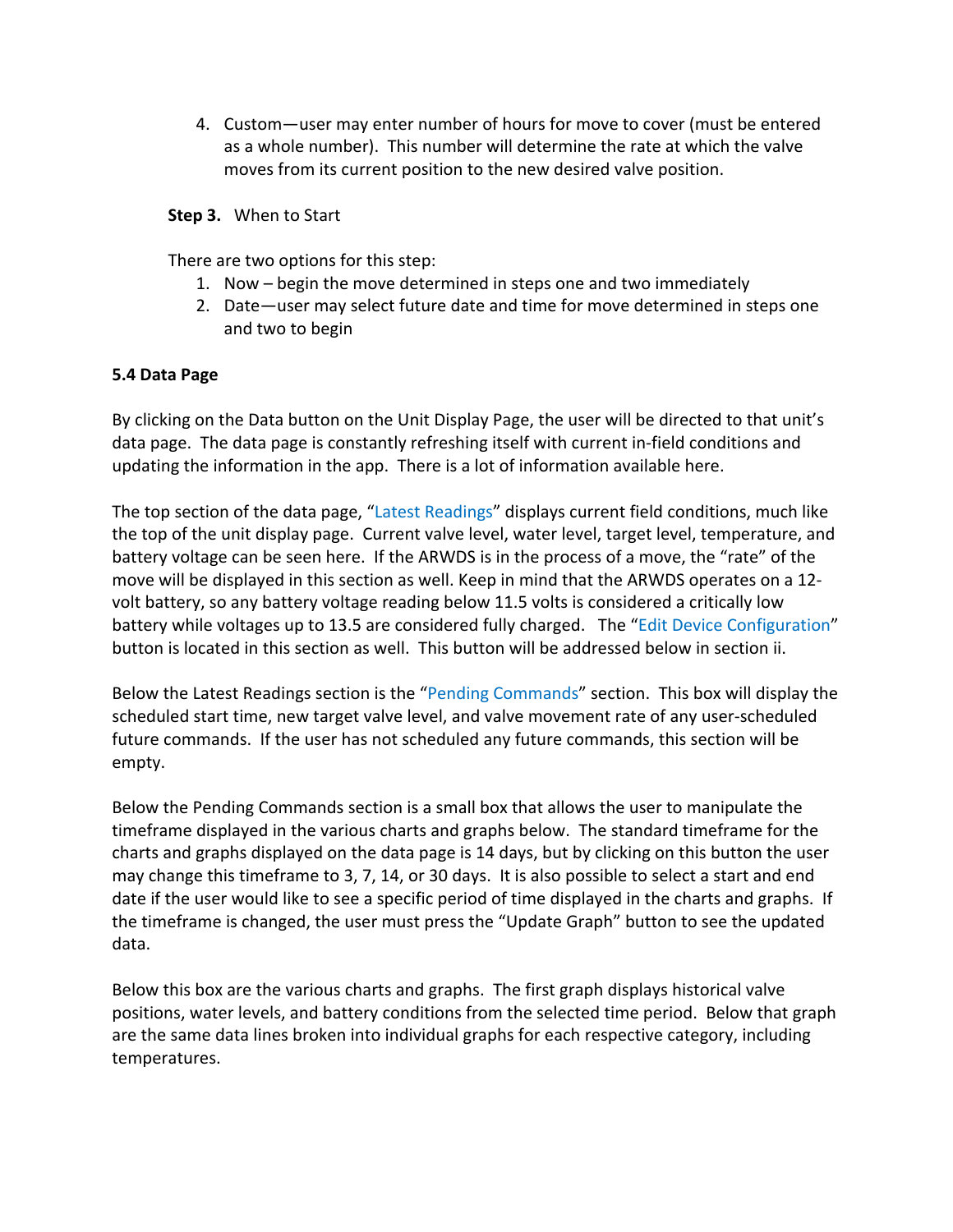Below the graphs is the "Recent Commands" chart which displays details of the most recent commands received by the ARWDS including when the command was received, the target valve level of that command, and the valve movement rate.

The next section is the "Recent Logs" chart displaying the most recent data updates from the ARWDS. This section displays the time of the data log, as well as valve position, temperature, water level, and battery voltage at that time.

The final section at the bottom of the data page is "Device Information". This information is used in identifying that specific ARWDS's serial number, ICCID number, and current height configuration. This information will be needed in order to address any troubleshooting or customer service questions.

At the bottom of the data page is the "Contact Us" information for any customer service questions.

## 5.5 **Warnings**

The SmartPOND app will display warnings to the manager if any of the following circumstances occur:

## 5.6 **Ice**

If the temperature sensor of the ARWDS detects temperatures below freezing within the past 24 hours, an ice warning will display in the SmartPOND app. The manager should refer to the displayed photo on that unit's display page before sending any commands to move the valve.

#### **5.7 Leak**

If the valve position remains constant and a water level decrease of more than 2" in 24 hours occurs, the ARWDS will display a warning in the SmartPOND app signaling that there may be a leak.

#### **5.8 Blockage**

If the water level remains 2" higher than the valve position for more than 24 hours, or if the valve attempts to drain the water and no water level decrease is recorded, the ARWDS will display a warning in the SmartPOND app signaling that a drain blockage may have occurred.

## **6. Spare Parts List**

## **6.1 Spacers**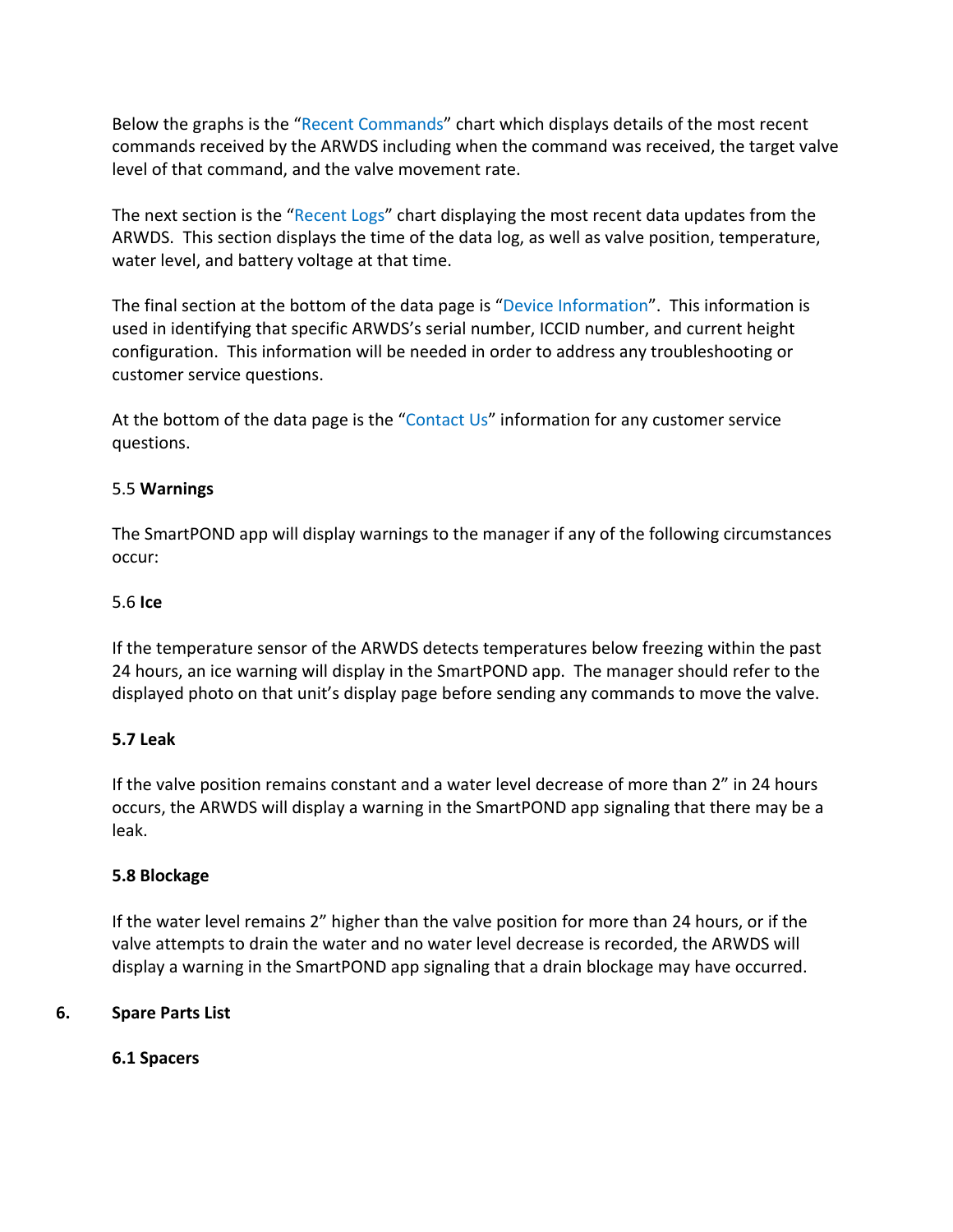The standard ARWDS is 30" tall, meaning a maximum water depth of 30" can be detained. To increase this depth, 4" and 12" spacers are available which bolt to the top of the valve. Spacers are stackable and easy to install. It is recommended that installers use silicone to help seal the joints between spacers and the ARWDS valve to ensure they stay watertight.

## **6.2 Trash Guard**

The trash guard mounts on top of the ARWDS's valve or on top of a spacer to protect against large debris clogging the ARWDS's valve or drain pipe. The Trash guard mounts with four bolts.

## **6.3 Pedestal Spacer and Cable Extensions**

If more than 20" of spacers are added to the ARWDS, it is recommended that the installer add a pedestal spacer to raise the control box higher above the maximum riser height. This will help ensure that the control box will not become submerged during extreme flood or storm surge events. If pedestal spacers are installed, cable extensions will be needed as well.

## **7. Maintenance**

## **7.1 Grease**

The ARWDS features a remote grease terminal on the pedestal. There are eight terminals that connect with grease tubes to the inner and outer flanges of the rotary valve. SmartPOND recommends the ARWDS be greased at least twice per year. It is also recommended that a thick, mildly heat-resistant grease be used to avoid grease melting through lines during the summer months.

To grease the ARWDS's flanges, use a standard grease gun to pump grease through the fittings. By either logging into the SmartPOND app and using the command page (see SmartPOND App, section ii), or by pressing the intermittent switches (see In Case of Failure, section 2), cycle the ARWDS from the full closed position to the full open position. While the ARWDS's valve rotates, alternate greasing between all eight grease fittings. When the ARWDS completes the movement, cycle it again from the full open position to the full closed position and repeat the greasing process.

Besides the eight grease terminals on the pedestal, the only other location where grease is needed is the worm gear on the cable drive winch. To access the winch, loosen the four jam screws on the control box hood. It is not necessary to completely remove the jam screws. With the screws loose, remove the hood. Apply grease to the vertically oriented worm gear.

## **7.1 Flange Bolts**

There are 10 bolts connecting the two flanges which encircle the ARWDS's 24" swivel. These bolts should be evenly tightened, allowing for a 1/16" gap between the flanges and the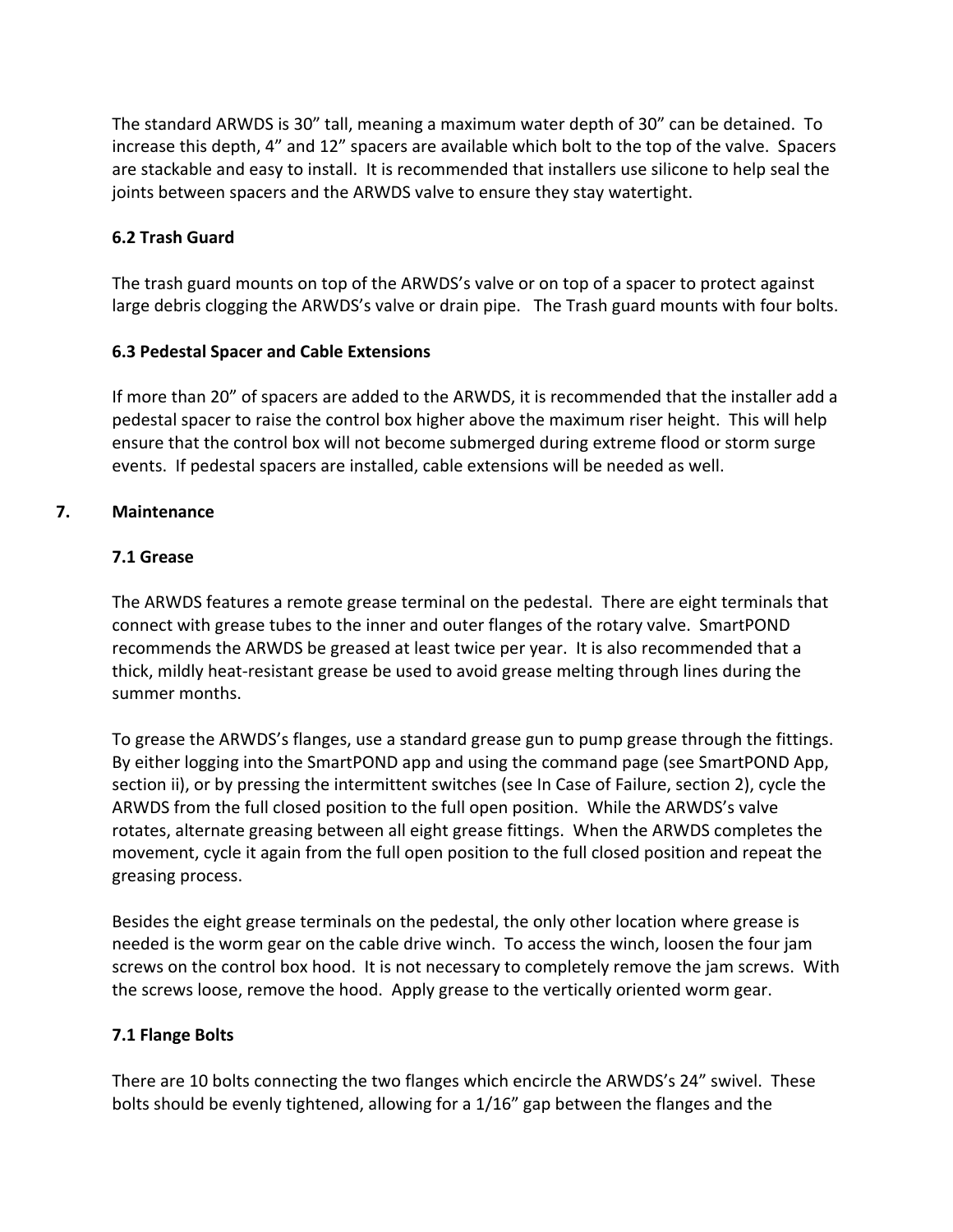stainless steel packing band inside. Do not over-tighten the flange bolts, as this will pinch the steel packing band and cause the swivel to bind.

## **7.2 Packing Band**

The stainless steel packing band between the two flanges of the ARWDS swivel tightens with an Allen-head bolt to secure the packing material beneath in place. This band should be snug at all times but not over-tightened. Over time, the rotation of the ARWDS's valve will wear on the packing material, so the packing band will need to be re-tightened on occasion to ensure that the material is well seated against the swivel surface.

## **7.3 Digging around Valve**

Depending on the installation location of the ARWDS it is possible that silt, sediment, and debris can build up around the unit. An annual inspection of the unit is necessary to ensure that excess debris and sediment has not limited the rotation arc of the valve. If the ARWDS's valve cannot rotate to the 0" or fully opened level, it will not be able to fully drain the impoundment area.

## **7.4 Solar Panel**

The solar panel is commonly utilized by birds and insects. It is important to keep the surface clean of bird litter, insect nests and debris in order to maintain optimal performance.

## **7.5 Cable Slack**

The drive cable of the ARWDS routes from the cable drive winch inside the control box to a tab at the bottom at the ARWDS's valve. To test cable slack, move the valve of the ARWDS in either the closing or opening direction using the intermittent switches (see 'In Case of Failure', section 2). Moving the valve will cause one side of the cable to tighten and the other side to loosen. The loose side should always have five inches of perpendicular slack. For slight adjustments, tighten or loosen the nut of the eye bolt on the loose cable side as needed. For major adjustments, loosen the cable clamps at the bottom of the ARWDS's valve and adjust slack through the eye bolt. With the proper five inches of slack adjusted into the loose side cable, retighten the cable clamps. Clamps must be secured very tightly to avoid cable slippage.

## **7.6 Cable Connections**

The drive cable of the ARWDS is connected at the bottom of the ARWDS's valve with eye bolts and cable clamps. Check annually for corrosion or broken parts. Make sure the cable clamps are secured tightly and the eye bolts are intact. Replace as needed.

## **7.7 Battery**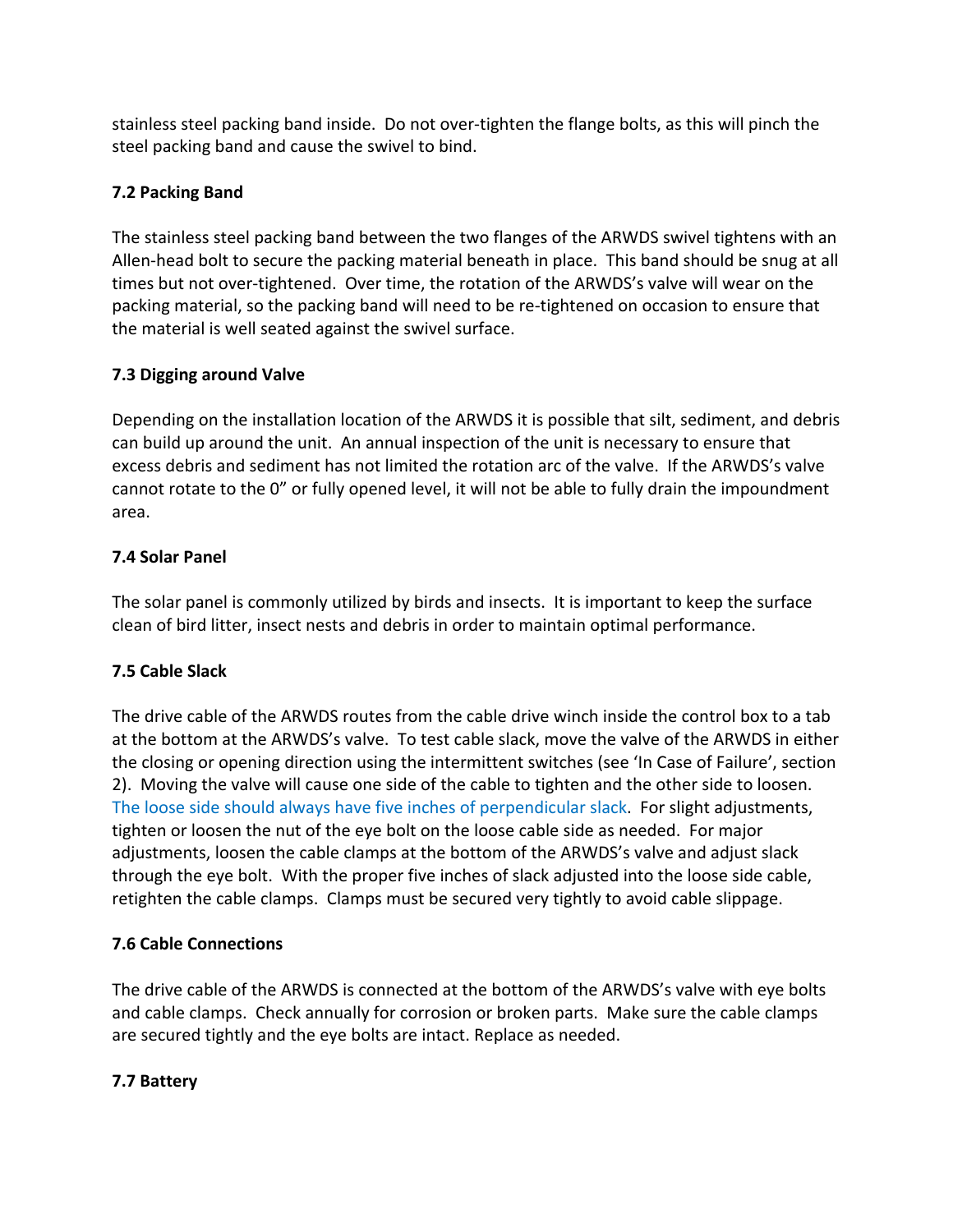Over time, battery terminals may corrode. Check annually for corrosion and clean as needed.

## **7.8 Camera**

Check the lens glass annually for insect nests or debris and clean as needed. One nut connects the camera frame to the control box and two small set screws secure the camera to the camera frame. These can be loosened in order to adjust the camera's aim and then retightened to secure it in place.

## **7.9 Important Safety Information and Warnings**

- Always keep hands clear of the ARWDS's valve, swivel, and cable drive system when unit is in operation.
- Turn the power switch off when doing any electrical work
- Do not enter the water when the ARWDS is actively draining water
- Do not stand inside or on top of the ARWDS's valve
- Always wear gloves when doing any work on the cable drive system

## **7.10 Storage**

The ARWDS is shipped in a near-fully assembled configuration and should be stored likewise. The systems are transported and stored on pallets and must remain secured via straps or steel bands to said pallet at all times. The battery and solar panel are not installed at times of transport or storage. Solar panels may be stored inside the ARWDS's valve. Batteries must not be stored on concrete surfaces and must be kept with terminals upright.

#### **8. Installation**

The ARWDS can be installed in a near-completely assembled configuration. Only the battery and solar panel should be removed during the installation process. There are several ways to install the ARWDS but these key points must be met to ensure proper function:

#### **8.1 Leveling**

The ARWDS must be level when welded to the drain pipe, especially perpendicular to the levee or embankment.

#### **8.2 Pipe Placement**

To attach the drain pipe to the ARWDS, first position the back plate against the drain pipe in the position it will be installed. When positioning the ARWDS against the pipe, make sure that the bottom of the drain pipe aligns with the bottom of the ARWDS's 24" drum. Use soapstone to trace the pipe against the back plate so that the hole may be cut out with a torch. With the hole cut out, the ARWDS may be realigned with the pipe and welded.